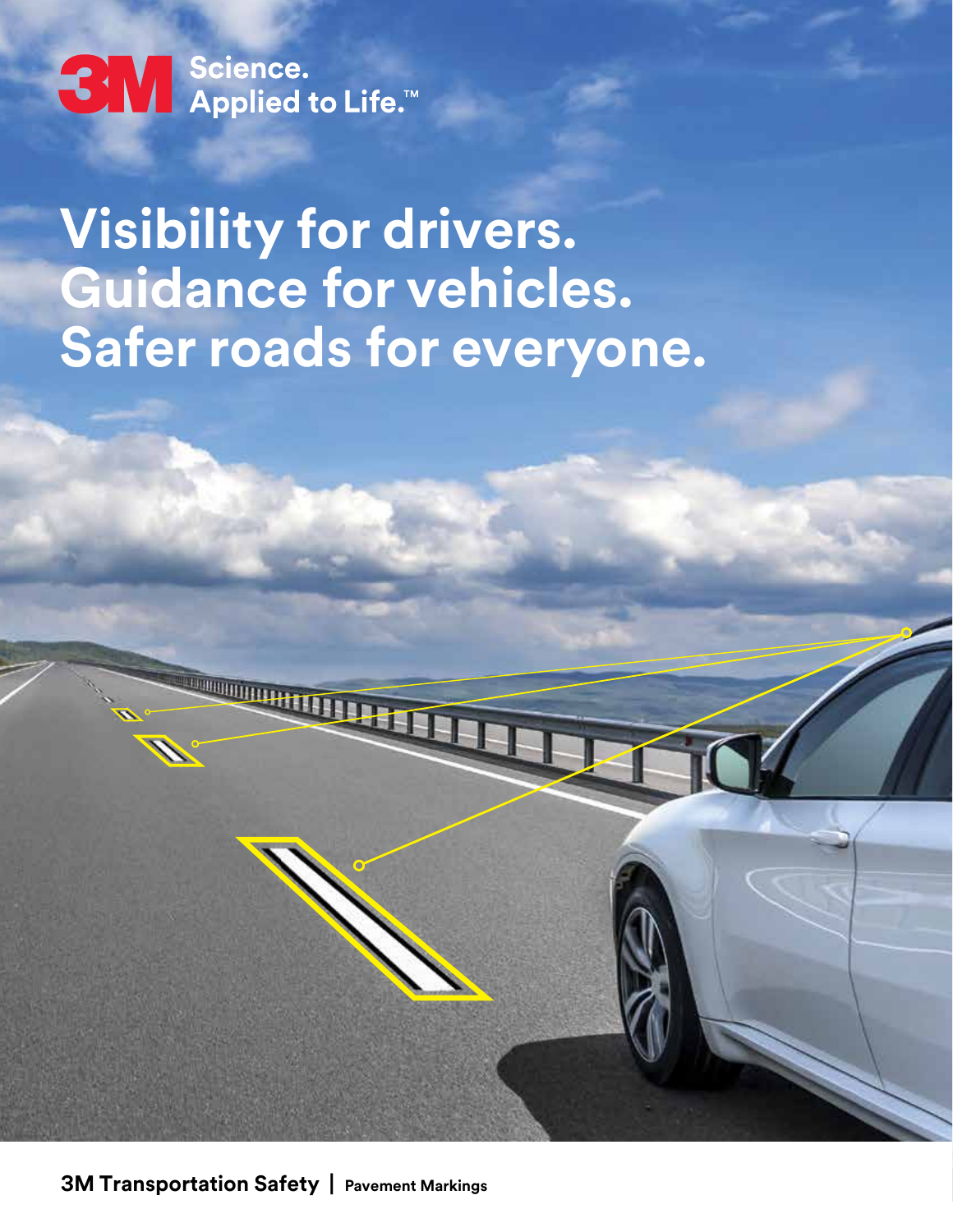# **Together, we can build the roads of tomorrow.**

The way we drive is drastically changing. Cars and trucks are getting smarter and safer every day as they become increasingly automated. Will your roads be ready? 3M's retroreflective technology has raised the bar on visibility and durability in road markings for the modern world. As we strive to reach zero deaths, we will continue to evolve with changing technology to help keep roads safe, day or night, wet or dry.

#### **High contrast markings help enable the Advanced Driver Assistance Systems (ADAS) on vehicles today.**

Consistent contrast and brighter road markings help enable lane detection for human and automated drivers, creating a safer driving environment.



#### **Like you, we aspire to a world free of roadway fatalities.**

It's why we've signed the Toward Zero Deaths pledge, and why we continue to innovate highly visible, wet reflective, durable solutions that help drivers and automated vehicles safely navigate the road.

**Join us in the pursuit of zero deaths. 3M.com/RoadSafety or 800-553-1380.**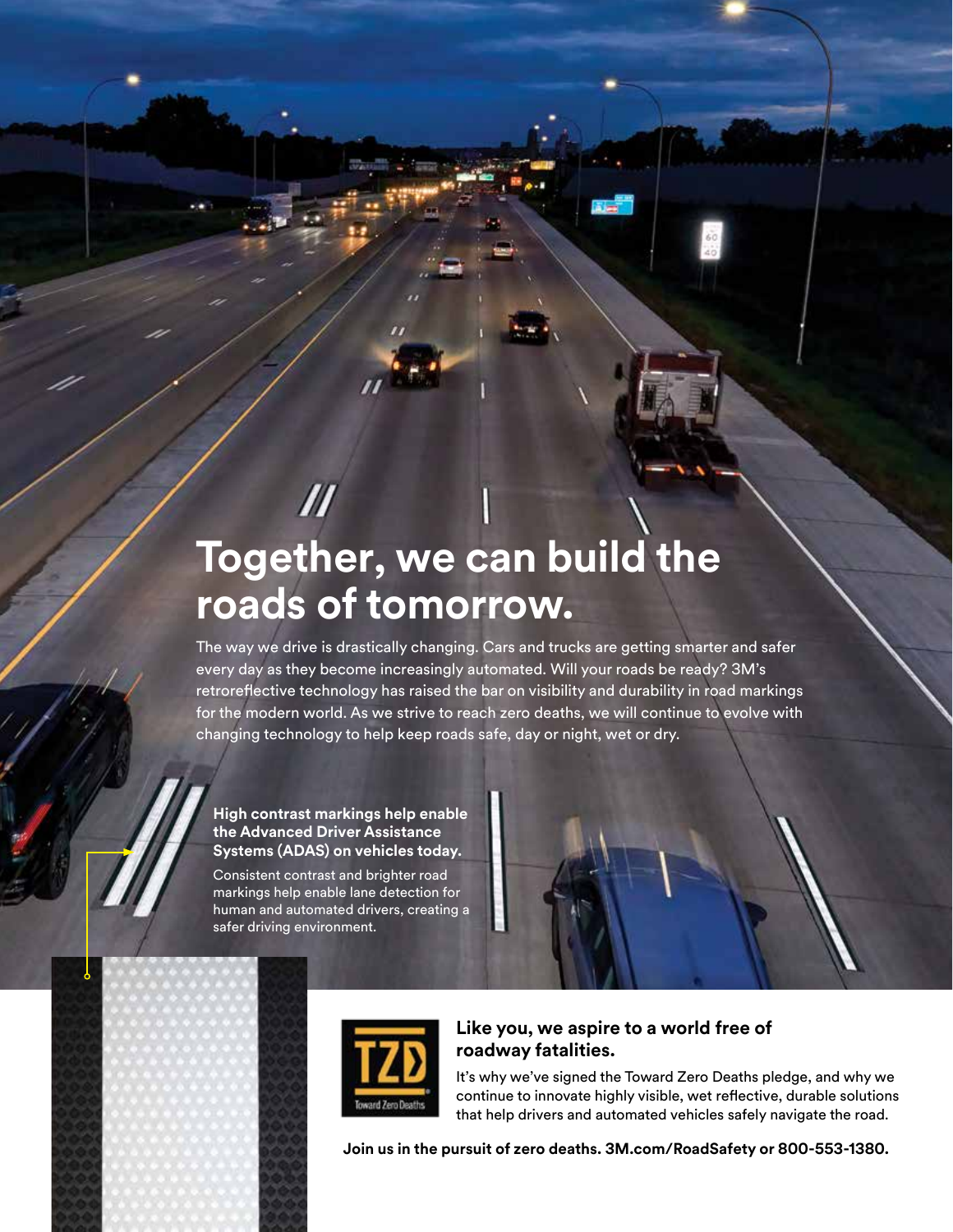## **Road markings to help safely guide vehicles with Advanced Driver Assistance Systems.**

With high index optics, microcrystalline ceramic beads, durable components and advanced adhesives, our road markings are designed to help make roadways more visible.

К

#### **All-weather elements—the most efficient optics for liquid-applied markings.**

 $\overline{\mathbf{C}}$ 

3M's all-weather element is a complete pavement marking optical system providing visibility in dry and wet weather conditions.

K

#### **Liquid Pavement Markings**

Our complete liquid pavement marking systems include all-weather elements to ensure optimum visibility in any climate. These easy-to-apply traffic safety markings feature durability you can rely on. Use 3M liquid pavement markings on roadways and highways for long lines, channelizing lines, gore markings and intersection markings.



#### **Durable Pavement Marking Tape**

Get the durability, wet reflectivity and high-contrast visibility you need to help make roads easier and safer to navigate. These preformed reflective tapes are for permanenttype applications such as lane and center lines, edge lines, gore markings, crosswalks, stop bars, symbols and legends.



#### 1 Assessment of the Durability of Wet Night Visible Pavement Markings: Wet Visibility Project Phase IV; Virginia Tech Transportation Institute

### **Raised Pavement Markers**

Raise your visibility. Durable and highly-reflective 3M raised pavement markers are used for longitudinal lines and gore markings on asphalt or concrete surfaces. These lightweight, impact-resistant markers are suitable for all weather conditions.



### **Temporary Pavement Marking Tape**

 $\mathbf{u}_k$ 

The perfect solution for conditions that aren't. Improve safety by marking temporary work zone lanes with removable, highly reflective, all-weather 3M temporary pavement marking tapes.